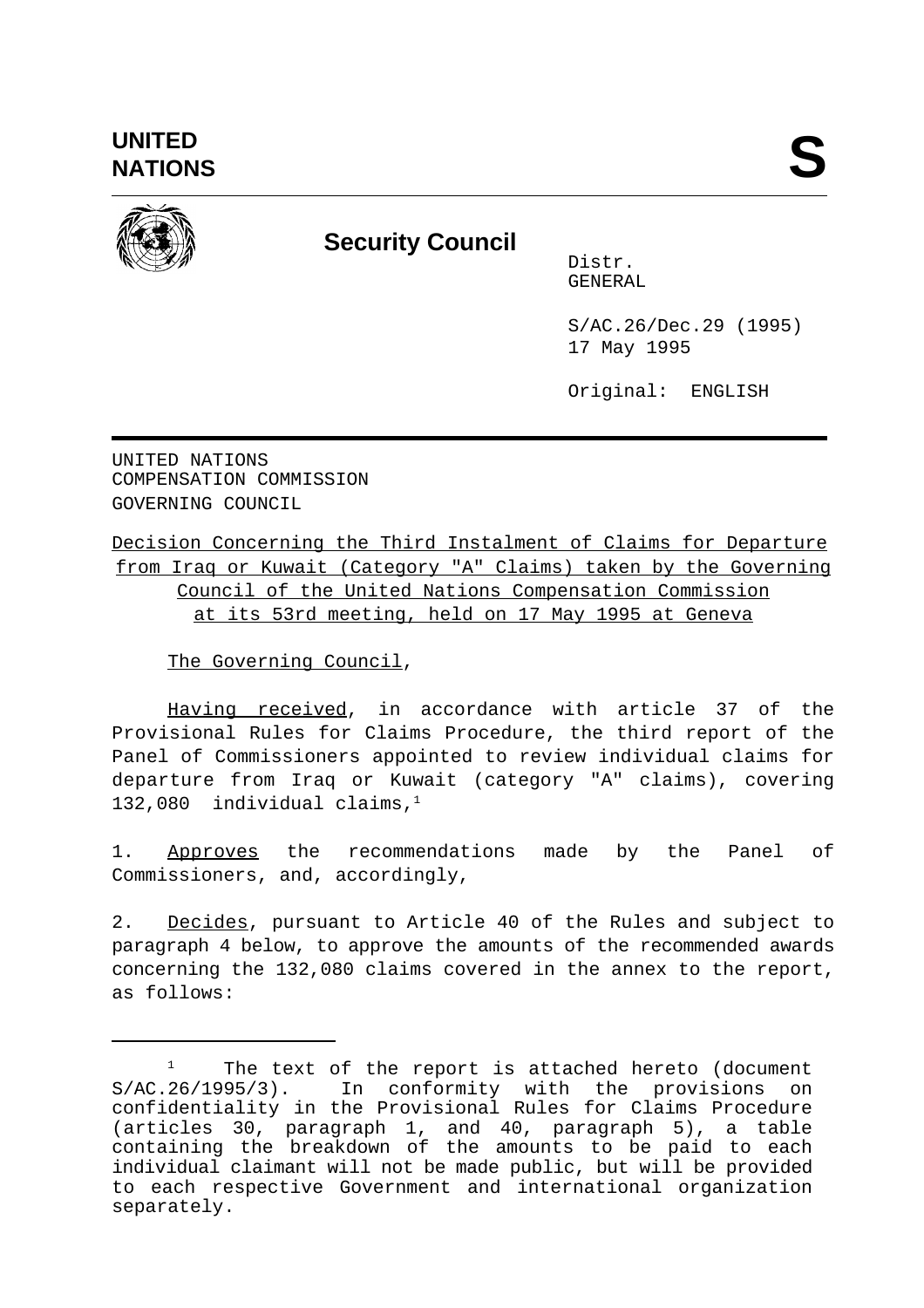S/AC.26/Dec.29 (1995) Page 2

| Country                                                      | Number of Claims<br>Recommended for<br>Payment | Amount of<br>Compensation<br>Recommended (US\$) |
|--------------------------------------------------------------|------------------------------------------------|-------------------------------------------------|
| Australia                                                    | 7                                              | \$35,000.00                                     |
| Bahrain                                                      | $\mathbf 1$                                    | \$2,500.00                                      |
| Egypt                                                        | 63,064                                         | \$174, 295, 500.00                              |
| Federal Republic of<br>Yugoslavia<br>(Serbia and Montenegro) | 245                                            | \$1,016,000.00                                  |
| India                                                        | 4,083                                          | \$16,173,500.00                                 |
| Iran                                                         | 9,175                                          | \$68,089,000.00                                 |
| Jordan                                                       | 19,670                                         | \$93,155,000.00                                 |
| Korea, Republic of                                           | 8                                              | \$20,000.00                                     |
| Kuwait                                                       | 20,739                                         | \$104,650,500.00                                |
| Pakistan                                                     | 43                                             | \$180,500.00                                    |
| Philippines                                                  | 1,542                                          | \$6,039,500.00                                  |
| Russian Federation                                           | 19                                             | \$112,000.00                                    |
| Sri Lanka                                                    | 13,250                                         | \$52,929,500.00                                 |
| Sudan                                                        | 11                                             | \$43,500.00                                     |
| United States of America                                     | 38                                             | \$168,500.00                                    |
| Vietnam                                                      | 185                                            | \$740,000.00                                    |
| Total                                                        | 132,080                                        | \$517,650,500.00                                |

3. Reaffirms that when funds become available payments shall be made in accordance with Decision 17 [S/AC.26/Dec.17 (1994)],

4. Notes that where claimants, awarded the higher amounts available under Category "A", are found also to have filed claims in other categories, their awards will be adjusted in accordance with the provisions of Decision 21 [S/AC.26/Dec. 21 (1994)],

5. Recalls that, when payments are made in accordance with Decision 17 and pursuant to the terms of Decision 18 [S/AC.26/Dec.18 (1994)], Governments and appropriate authorities